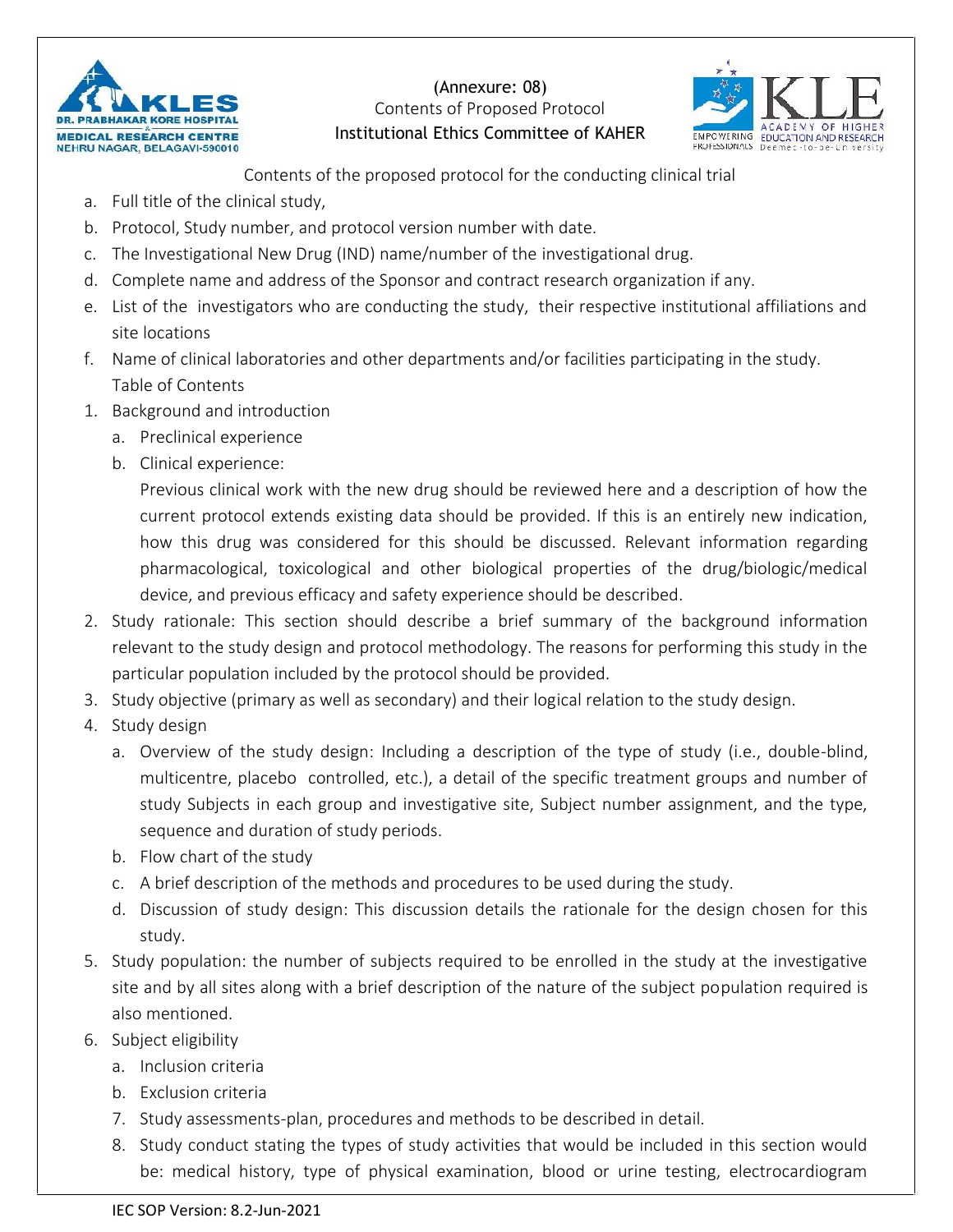

(Annexure: 08) **Contents of Proposed Protocol Institutional Ethics Committee of KAHER EMPOWERING EQUICATION AND RESEARCH**<br>FROM SAFET DUCATION AND RESEARCH A PROPESSIONAL DEFINE THE INCHES



(ECG), diagnostic testing such as pulmonary function tests, symptom measurement, dispensation and retrieval of medication, Subject cohort assignment, adverse event review, etc. Each visit should be described separately as Visit 1, Visit 2, etc.

9. *Discontinued subjects:* Describes the circumstances for Subject withdrawal, dropouts, or other reasons for discontinuation of Subjects. State how drop outs would be managed and if they would be replaced describe the method of handling of protocol waivers, if any. The person who approves all such waivers should be identified and the criteria used for specific waivers should be provided.

Describes how protocol violations will be treated, including conditions where the study will be terminated for noncompliance with the protocol.

- 10. Study treatment-
- a. Dosing schedule (dose, frequency, and duration of the experimental treatment) Describe the administration of
- b. Placebos and/or dummy medications if they are part of the treatment plan. If applicable, concomitant drug(s),
- c. Their doses, frequency, and duration of concomitant treatment should be stated.
- d. Study drug supplies and administration: A statement about who is going to provide the study medication and that the investigational drug formulation has been manufactured following all regulations Details of the product stability, storage requirements and dispensing requirements should be provided. Dose modification for study drug toxicity: Rules for changing the dose or stopping the study drug should be provided Possible drug interactions
- e. Concomitant therapy: The drugs that are permitted during the study and the conditions under which they may be used are detailed here. Describe the drugs that a Subject is not allowed to use during parts of or the entire study. If any washout periods for prohibited medications are needed prior to enrolment, these should be described here.
- f. Blinding procedures: A detailed description of the blinding procedure if the study employs a blind on the Investigator and/or the Subject
- g. Un-blinding procedures: If the study is blinded, the circumstances in which un-blinding may be done and the mechanism to be used for un-blinding should be given
- 10. Adverse Events:

Description of expected adverse events should be given.

Procedures used to evaluate an adverse event should be described.

- 11. Ethical considerations: Give the summary of:
	- a. Risk/benefit assessment:
	- b. Ethics committee review and communications
	- c. Informed consent process
	- d. Statement of subject confidentiality including ownership of data and coding procedures.
- 12. Study monitoring and supervision: A description of study monitoring policies and procedures should be provided along with the proposed frequency of site monitoring visits, and who is